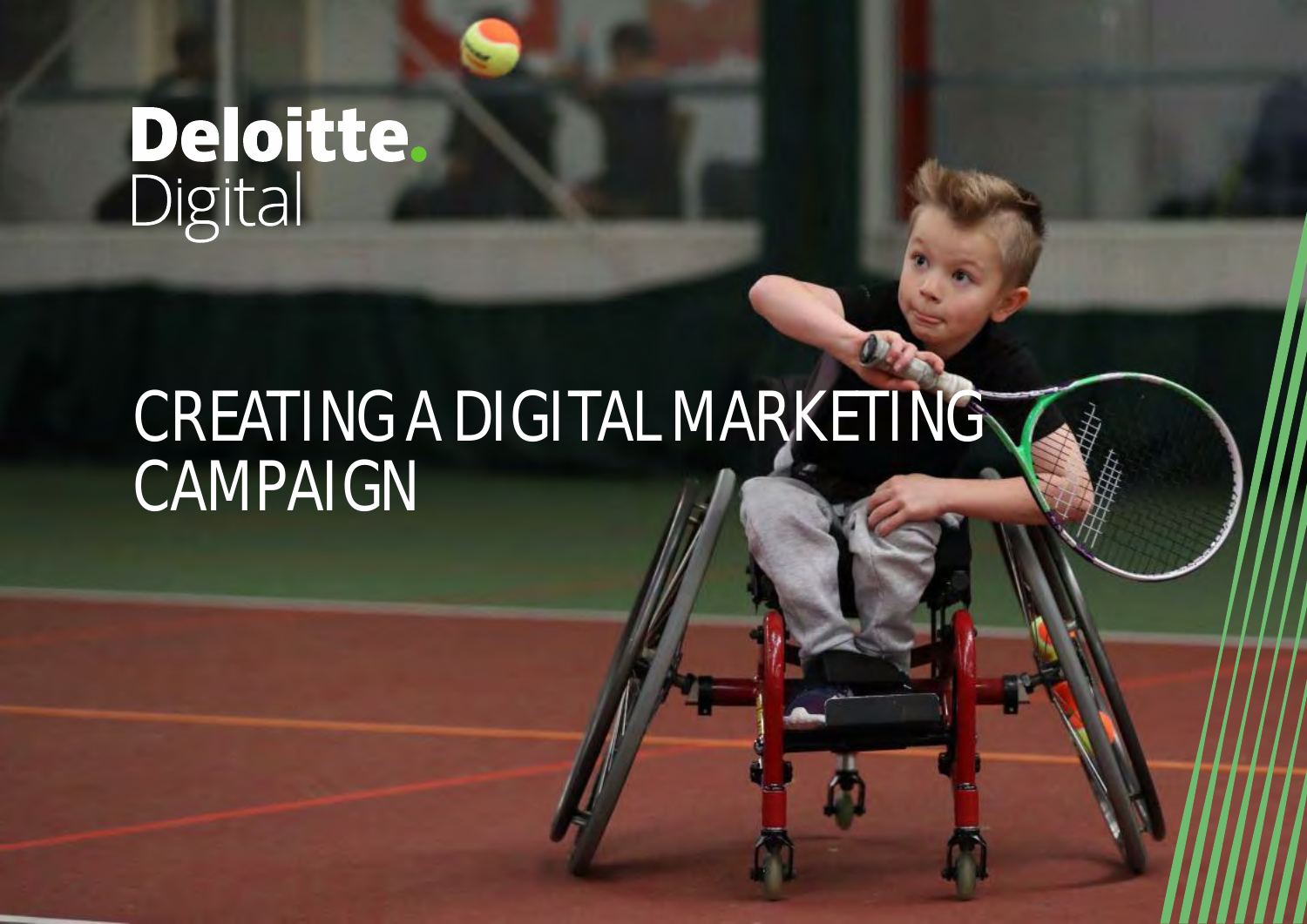### CREATING A DIGITAL MARKETING CAMPAIGN

WHAT THIS SESSION WILL COVER

1 Steps to build your marketing strategy and campaign

Selecting your channel mix

3 Channel spotlight: Paid search, display, email, and social

Campaign measurement

 $\overline{5}$  Do's and Don'ts of campaign management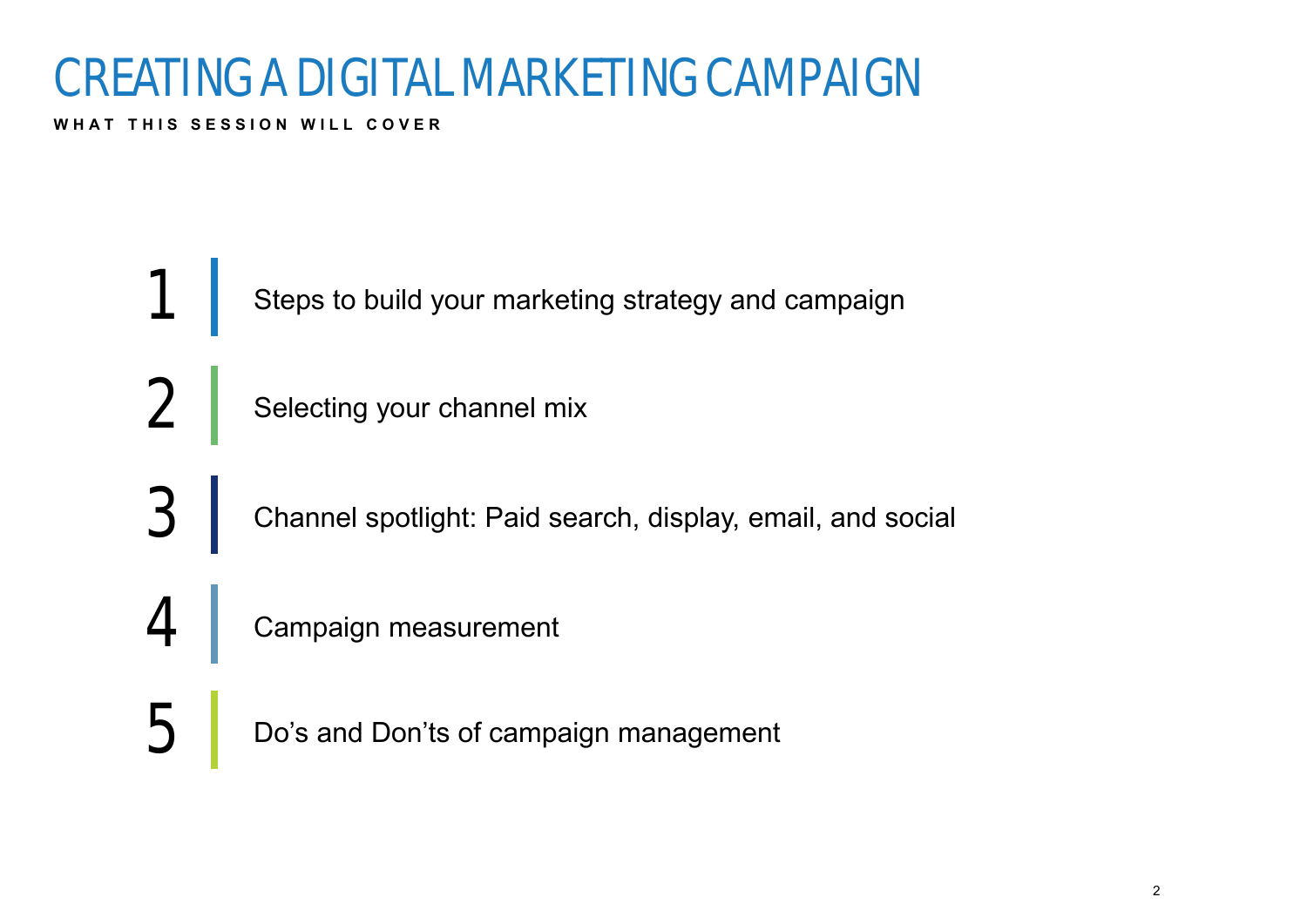### MARKETING 101

### **N A R R O W I N G O U R F O C U S**

Marketing is a broad topic. Within marketing there are wide range of focus areas and ways to approach it.

Today, we're only going to focus on the promotional elements of marketing, in particular, how to build a digital marketing campaign. Within that we will focus specifically on building a campaign across digital marketing channels.

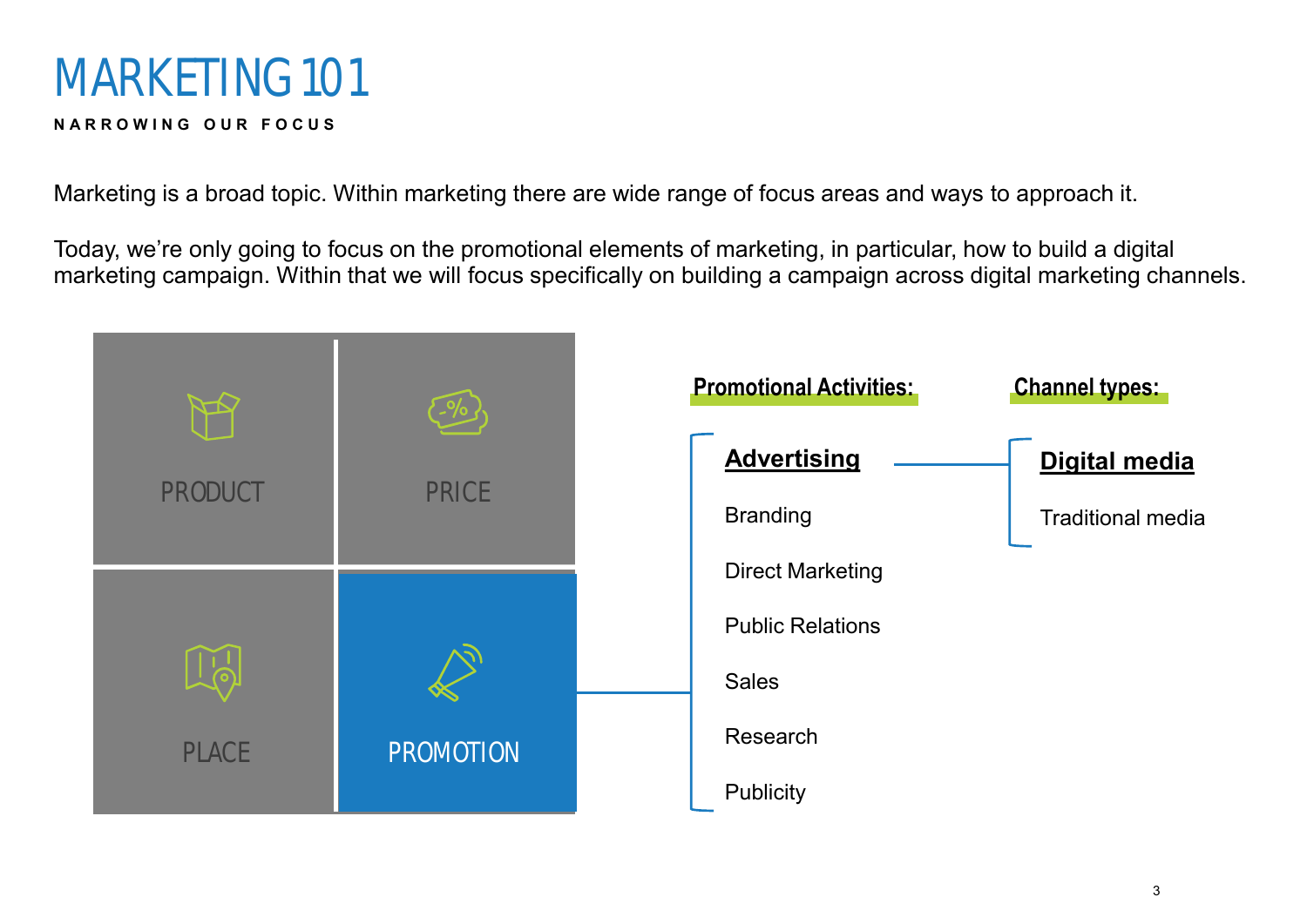## HOW TO CREATE A DIGITAL MARKETING CAMPAIGN

**A S T R U C T U R E D A P P R O A C H**

### **A successful marketing campaign starts with a clear purpose and a relevant business need.**

This need will drive your overall strategy and chosen tactics and is something you will use as a guidepost and refer back to throughout your campaign development and execution.

Once your campaign ends, you will measure your success against the original plan and objectives using a key set of metrics, so having a structured approach to tracking and measurement is also essential.

**"Instead of one-way interruption, digital marketing is about delivering useful content at just the right moment that a buyer needs it."** 

David Meerman Scott, Keynote Speaker & Author

**—**

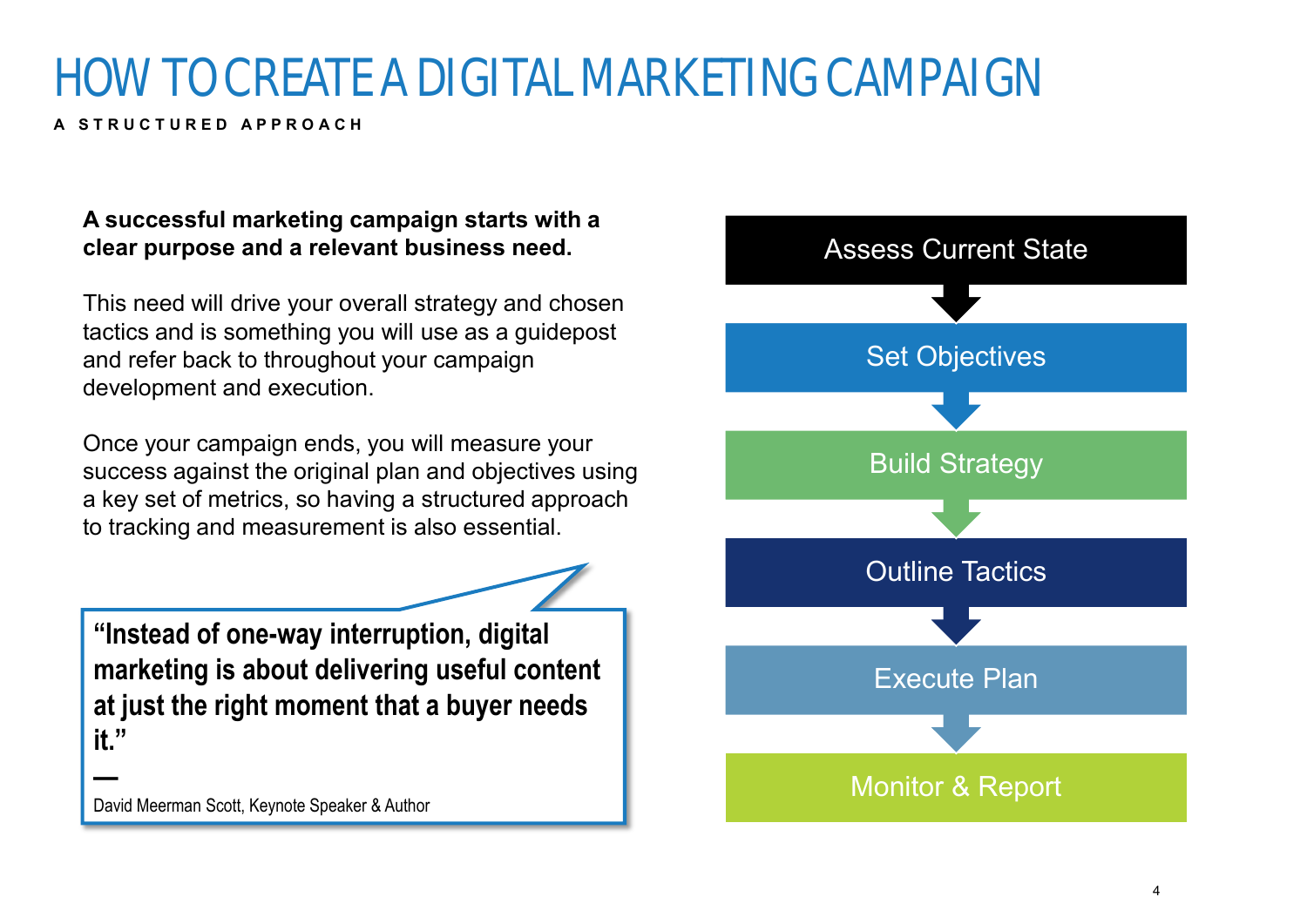### BUILDING A CAMPAIGN

**V I S I O N & O B J E C T I V E S**

### Assess Current State

"Where are we now?"

### **P U R P O S E**

To gather all the intel you need to make informed decisions about your business and marketing strategy

### **K E Y A C T I V I T I E S :**

- □ Review current business performance, including:
	- Sales, venue membership, coaching sessions, bookings, court utilisation etc.
- Use the LTA national mapping tool to understand your catchment and perform competitor analysis. Use research and statistics that may help anchor your goals (i.e. other venues have seen membership growth/decline of X%)
- □ Aggregate reporting from previous performance (website status, campaign results, etc.)
	- Engagement metrics *(likes, email open rate, etc.)*
	- Customer sentiment *(reviews, feedback, return rate)*
	- Digital performance *(site bounce rate, time to convert)*

### Set Objectives

"Where do we want to be?"

### **P U R P O S E**

To determine how your marketing can help fulfil business needs. For example,

- Are you trying to **acquire** new members?
- Are you trying to **convert** members already in your pipeline?
- Are you trying to **keep** current members?
- Are you trying to **win back** former members?

Objectives should:

- Set clear direction and answer the question of where you want to go
- Be inspiring
- Not contain a number
- Be SMART

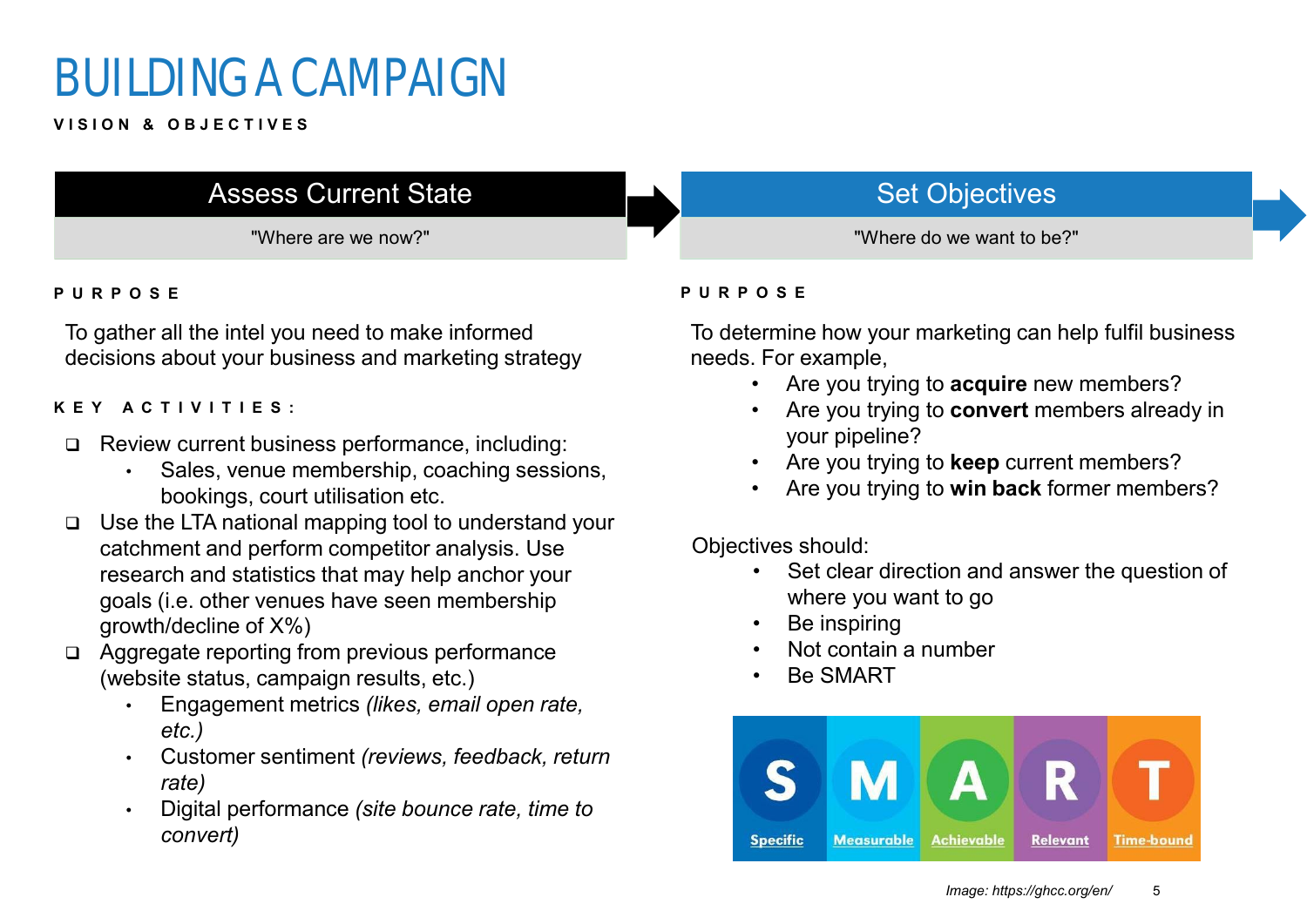### BUILDING A CAMPAIGN

#### **S T R A T E G Y & T A C T I C S**

### **Build Strategy**

"What routes can we take to get there?"

Build a high-level overview of your plan to achieve your stated objectives. What does success look like and what are the key results?

### **WHO**

### **are you trying to reach?**

### **WHAT are the reasons to believe?**

□ How are you positioned in the market - how do you compare to competitors? □ What is your unique value proposition / offering (e.g.

> price, convenience, experience, skill, etc.)

- □ Gather insights on your members (demographics, location, interests)
- $\Box$  Identify your target audience using LTA profiles (Tennis Titans, Seasonal Spinners, Wimbledon Warriors, etc.)

### WHERE & WHEN

### **can you reach your target audience?**

- $\Box$  Identify media behaviours and channels that are most utilised by your audience – use the six tennis profiles for research
- $\Box$  What timing is most appropriate for your audience (seasonal, daily)

### Outline Tactics

"What specific steps can we take to achieve our objective?"

#### **P U R P O S E P U R P O S E**

Outline a specific and detailed approach to achieving your marketing goals. What key levers will you use to reach your target audience?

### **HOW**

 $\overline{\phantom{0}}$ Z

### **will you execute strategy?**

- □ Select your channel mix
	- What are the best channels on which to focus  $$ consider your objectives, performance targets and budget)
- Define your communication strategy
	- What type of content resonates with your audience
	- Differentiation strategy how will your messaging and content change per channel
	- Positioning what is the key messaging you want to convey / what do you want potential members to take away

| <b>Acquisition</b> | <b>Conversion</b> | <b>Retention &amp; Loyalty</b> |
|--------------------|-------------------|--------------------------------|
| $\cdot$ Search     | $\cdot$ Social    | • Email / CRM                  |
| • Display          | • Direct Sales    | • Direct                       |
| • Social           | $\cdot$ Fmail     | • Loyalty & Rewards            |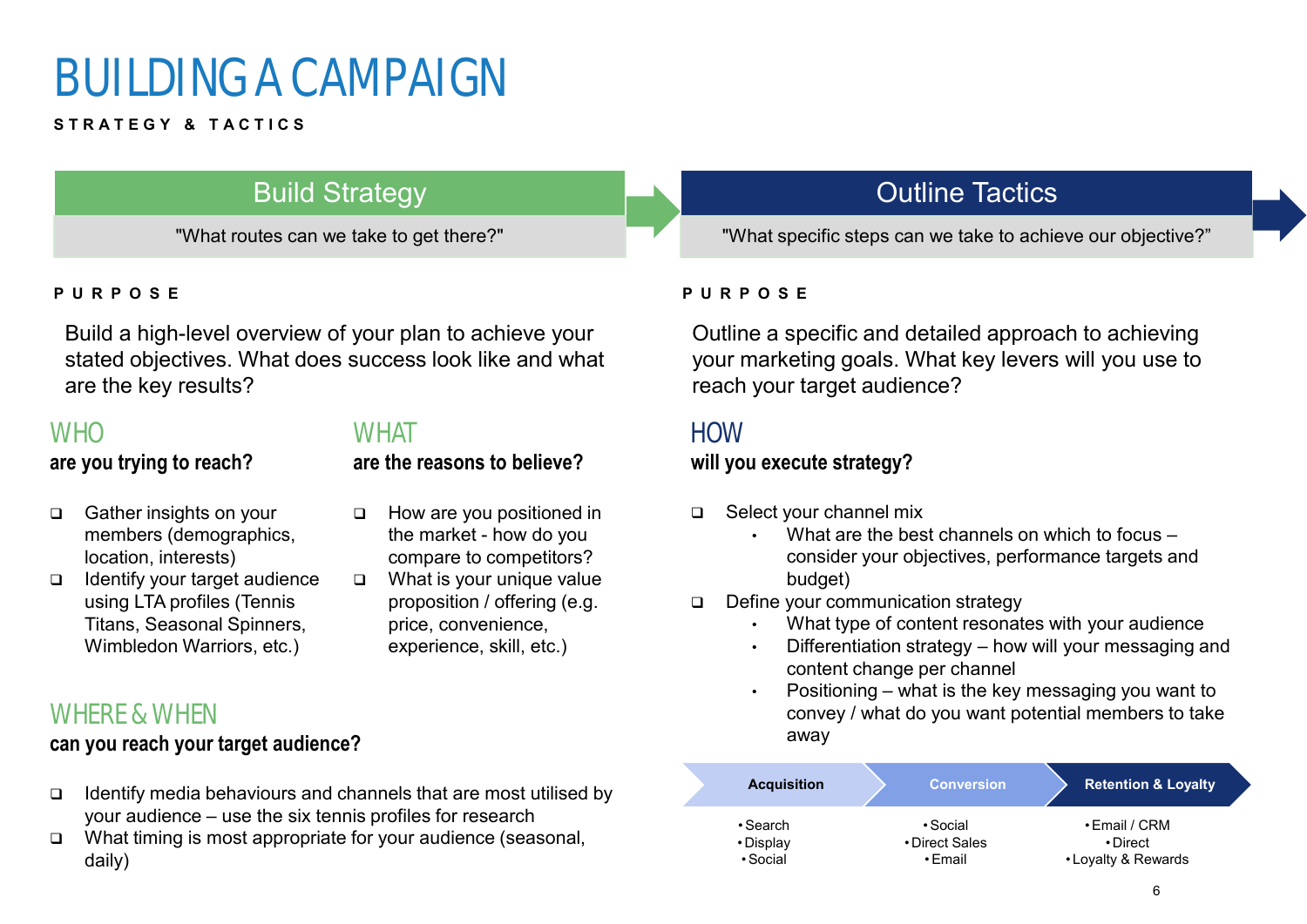### BUILDING A CAMPAIGN

#### **I M P L E M E N T & M E A S U R E**

### Execute Plan

""Who / what actions are needed to support delivery?"

Outline the activities, people and capabilities needed to implement each of your tactics and deliver against your goals and objectives

- **Assets** use My Tennis Toolkit for creative assets and content readily available to create personalised marketing materials to promote your venue
- **People** decide who will be needed to support delivery of creative development, media planning, campaign measurement, etc.
- **Processes** what decision points or workflow needs to be set to accommodate delivery (creative approvals, reporting insights)
- **Tools & Technology**  what documents, platforms or software might be necessary to support implementation

### Monitor & Report

"Did we accomplish our goal?" "What we can we learn to help us improve next time?"

#### **P U R P O S E P U R P O S E**

Determine your plan to track and measure success against your objectives

□ What are your KPIs (Key performance indicators)?

- $\Box$  How are you planning to track and measure them?
	- e.g. Web analytics, URL tagging, customer satisfaction surveys, frequency of reporting, usability testing)
- □ What processes are in place for monitoring and optimisation?
	- Who owns this and what frequency / cadence will you follow

 $\Box$  How can you link your marketing activities to attribute ROI?

- What key insights can you gather to capitalise on any successes
	- e.g. use lookalike targeting to find people that resemble your best converting members

| <b>Acquisition</b>                                          | <b>Conversion</b>                                   | <b>Retention &amp;</b><br>Loyalty                                                          |
|-------------------------------------------------------------|-----------------------------------------------------|--------------------------------------------------------------------------------------------|
| <b>Awareness</b><br>$\cdot$ (Reach,<br>Frequency<br>•Views) | <b>Engagement</b><br>•(Open rate,<br>Visits, Likes) | <b>.Customer</b><br><b>Satisfaction</b><br>•(Return visits, Shares,<br>Referrals, Reviews) |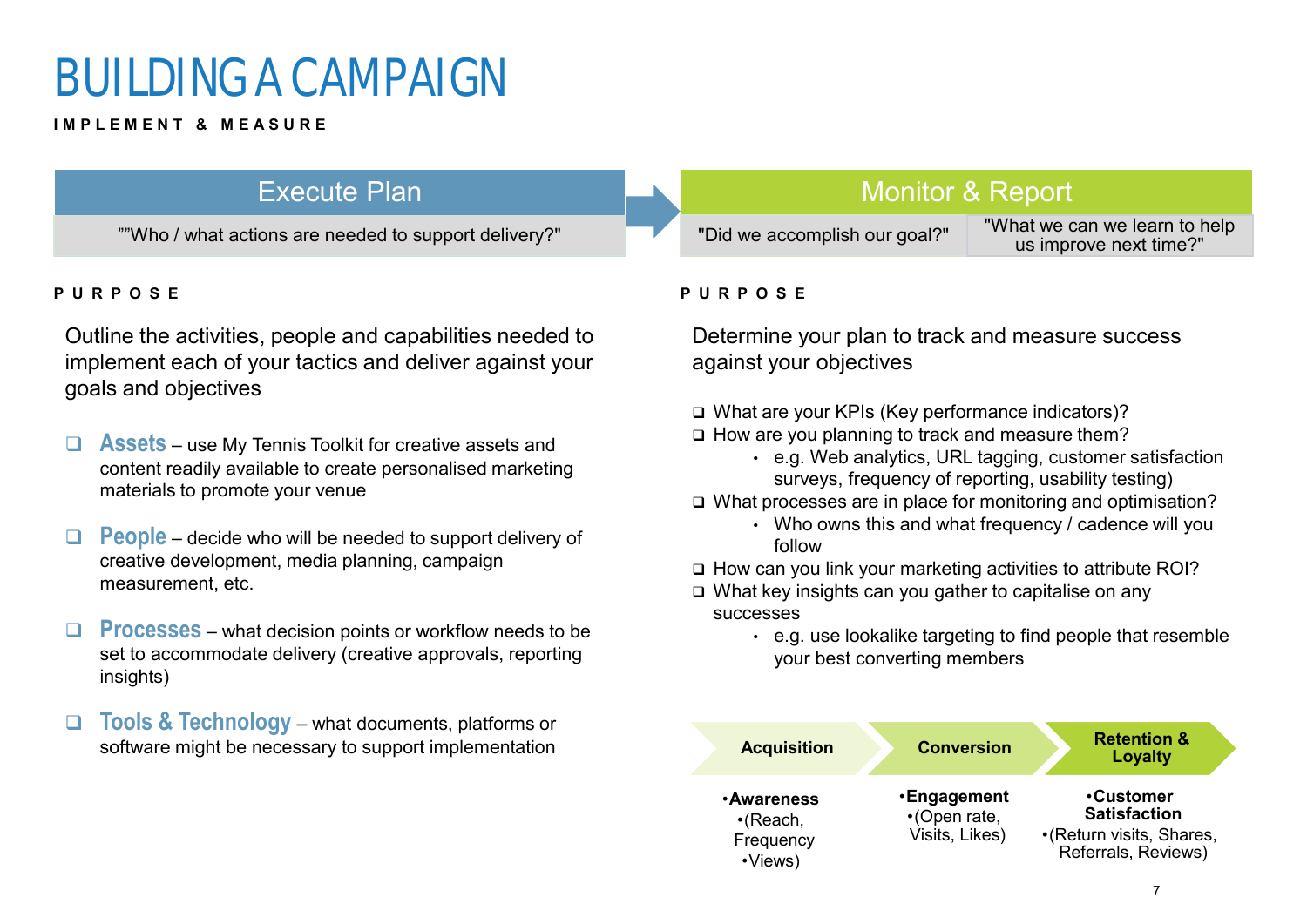### SELECTING YOUR CHANNEL MIX

### WHAT ARE THE DIGITAL CHANNELS AVAILABLE?

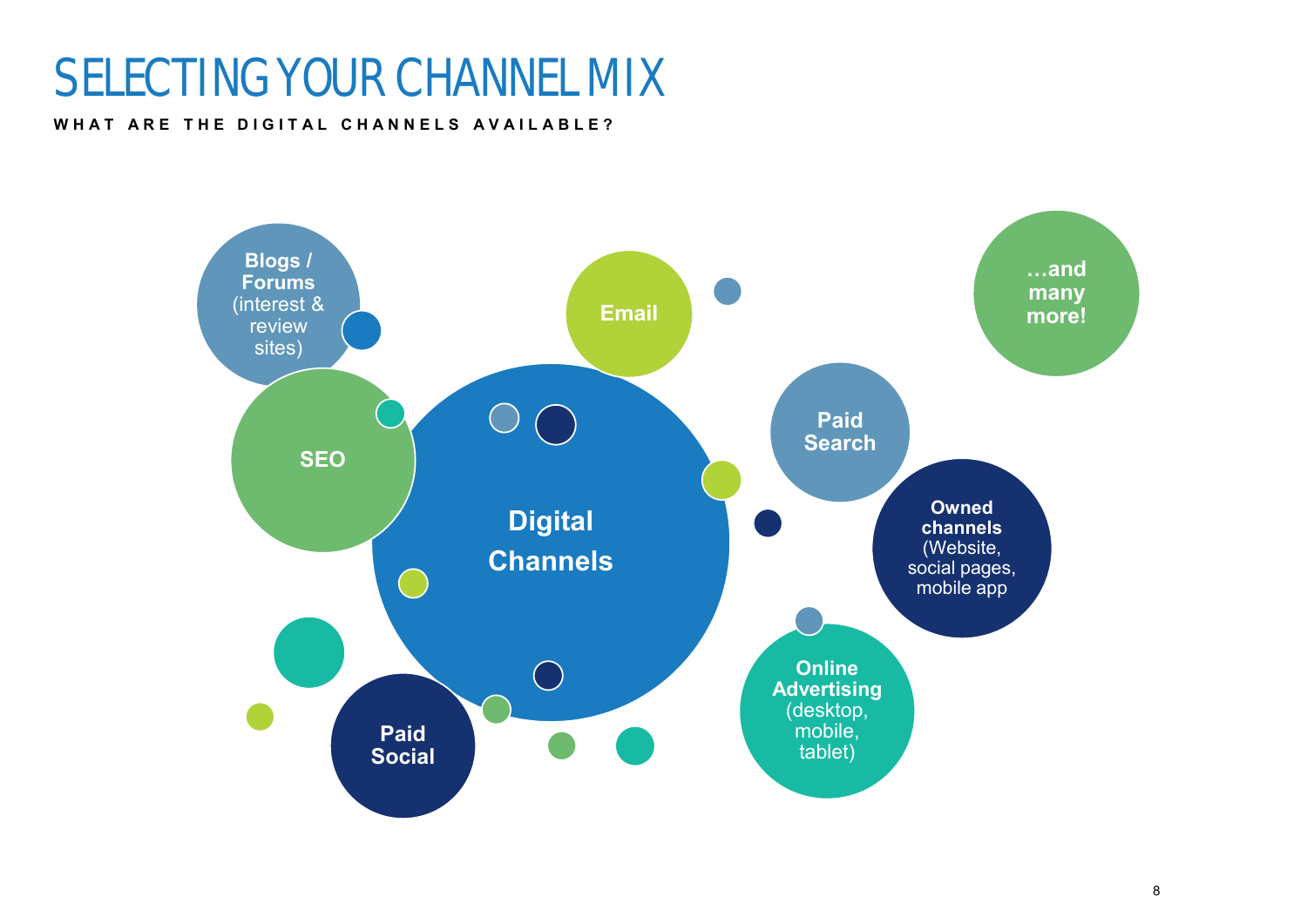### SELECTING YOUR CHANNEL MIX

**IT COMES BACK TO BUSINESS OBJECTIVES AND THE CUSTOMER JOURNEY** 

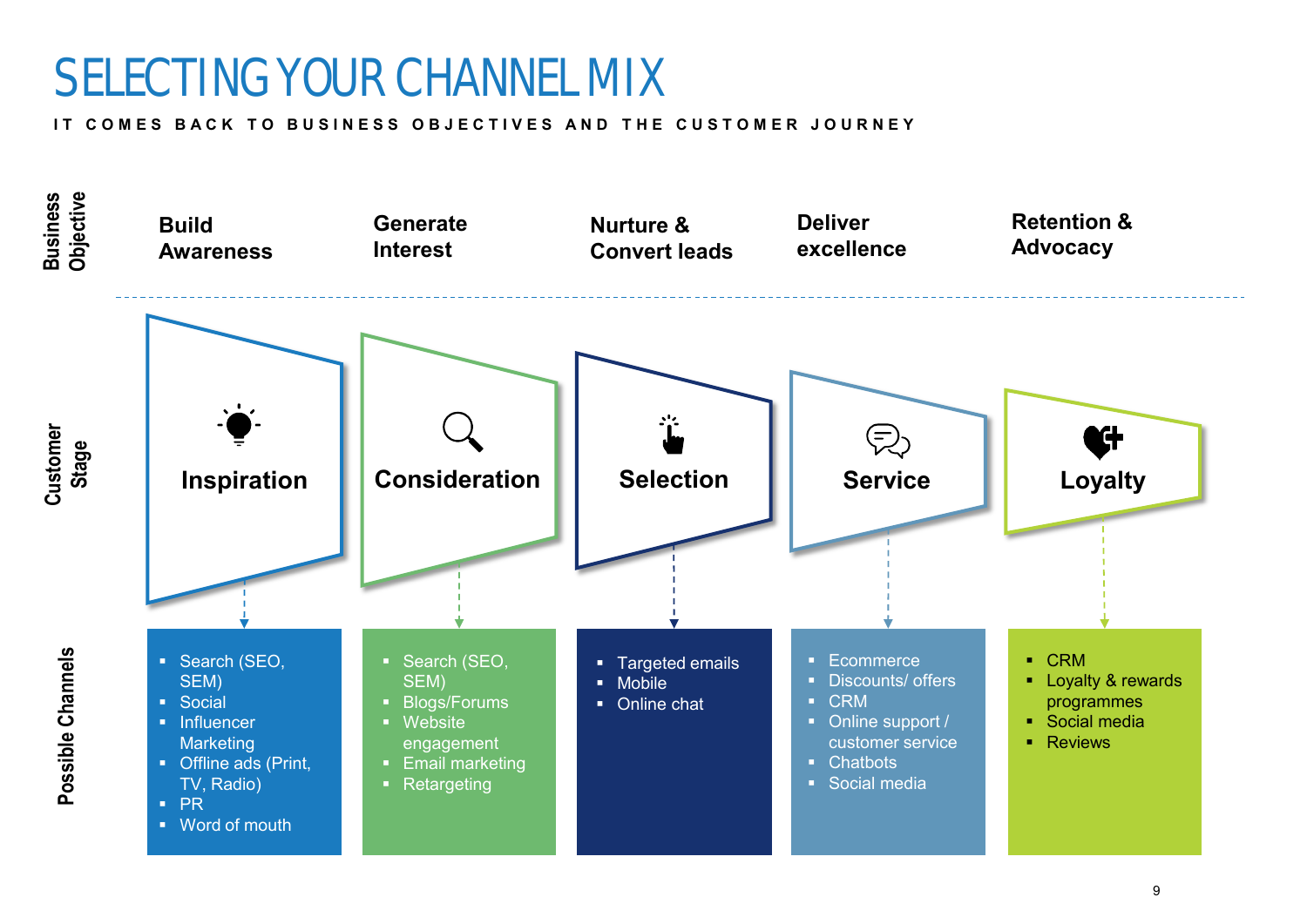### CHANNEL SPOTLIGHT: PAID SEARCH

#### **P A I D S E A R C H D E F I N E D**

"Paid search marketing affords businesses the opportunity to advertise within the sponsored listings of a search engine or a partner site by paying either each time their ad is clicked (pay per click) or less commonly, when their ad is displayed (CPM or cost per thousand)." *eConsultancy*

### 74%

of customers use a search engine during the consideration and purchasing phase of their journey

60%

of smartphone users have contacted a business directly using the search results (e.g. "click to call option)

#### **W H A T D O E S T H I S L O O K L I K E ?**



### **Paid Product Listing Ads**

These results are paid product ads which show up in the Google shopping results.

- - **Paid Ads**

Text ads can appear above or/and below the search results



**Organic Search Results**

These links will appear under the ads





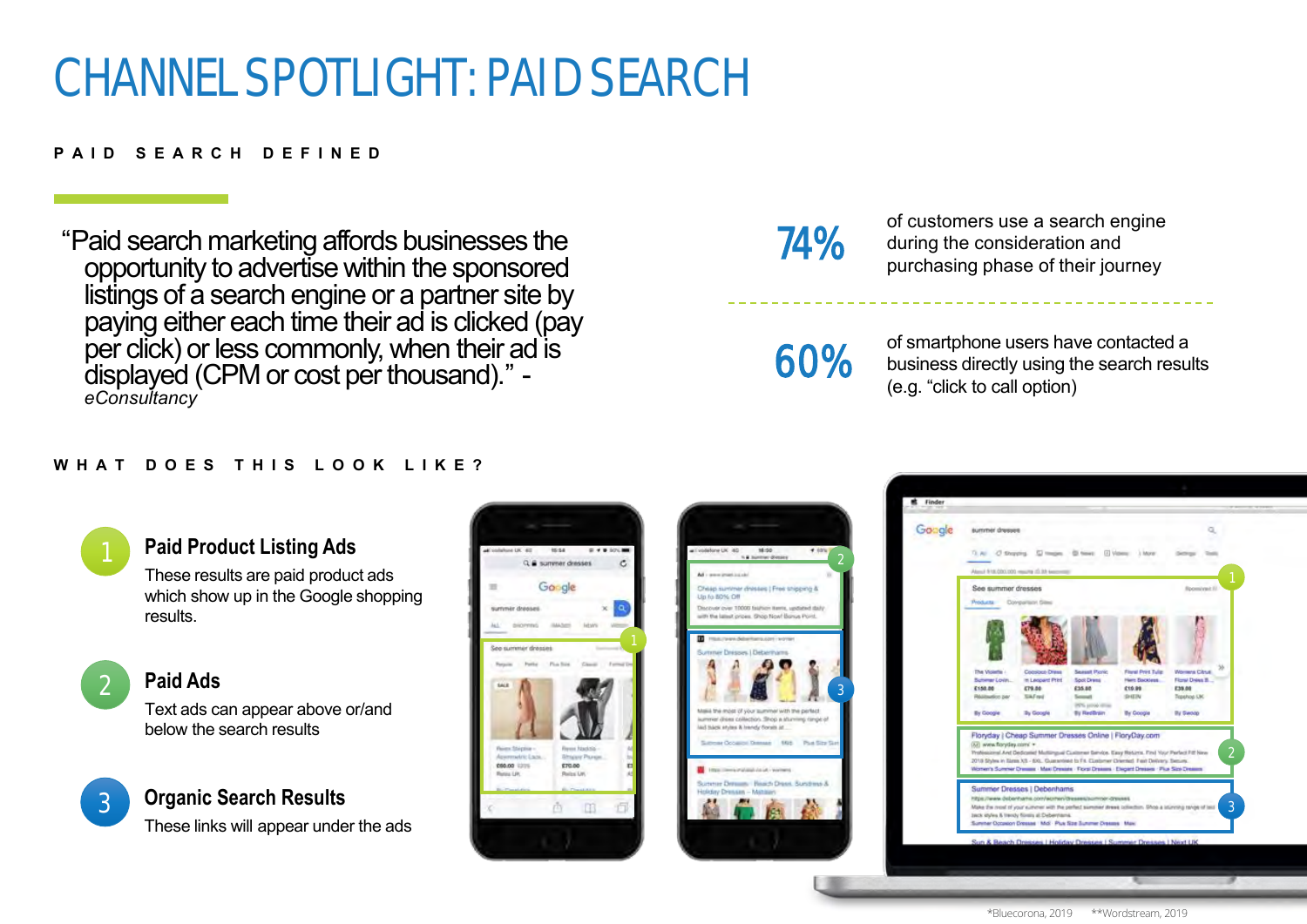### CHANNEL SPOTLIGHT: PAID SEARCH

#### **E X E C U T I N G P A I D S E A R C H**



- **Gain brand visibility and awareness** by bidding on terms that are more difficult to gain organically **1.**
- **Outrank competition** by selecting and appearing against terms relevant to competitors **2.**
- **Increase web traffic & consideration** by using effective calls to action encouraging people to click **3.**
- **Showcase events and new content** by advertising against event-related and promotional searches **4.**

Google



YAHOO!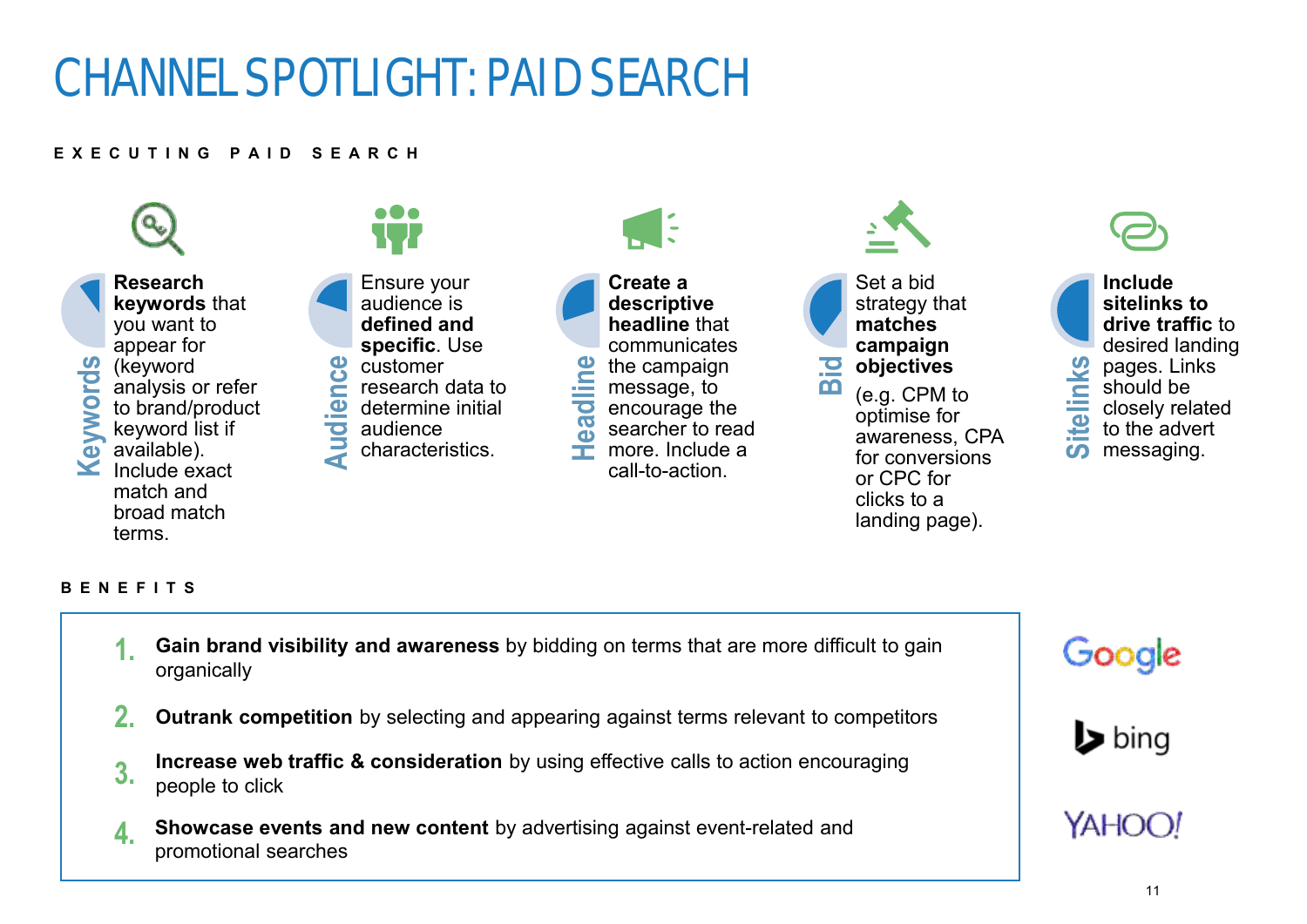### CHANNEL SPOTLIGHT: ONLINE ADVERTISING

#### **O N L I N E A D V E R T I S I N G D E F I N E D**

"Display advertising is a form of online advertising where an advertiser's message is shown on a destination web page, generally set off in a box at the top or bottom or to one side of the content of the page." – *IAB (Internet Advertising Bureau)*

### 90%

of Internet users worldwide that can be reached by the Google Display Network

95%

of marketers say video has helped increase use understanding of their product or service

#### **WHAT DOES IT LOOK LIKE?**



Large static/animated/video banners (ideal for awareness campaigns)



Standard static/animated/video banners (ideal for campaigns focused on direct response/conversion)



Mobile Web **Banners**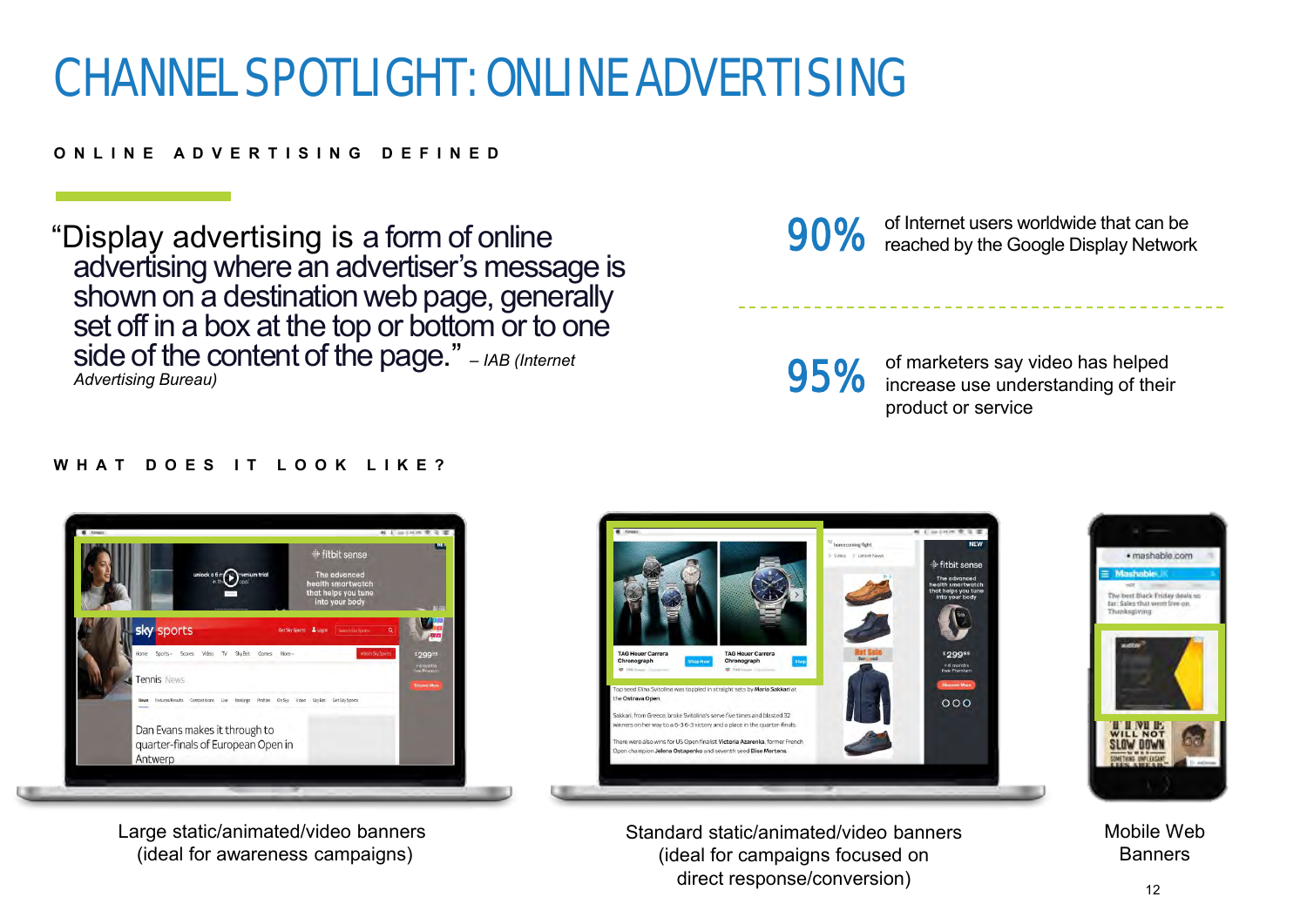### CHANNEL SPOTLIGHT: ONLINE ADVERTISING

#### **U S E C A S E S F O R O N L I N E A D V E R T I S I N G**



### **B E N E F I T S K E Y P L A T F O R M S & T O O L S**

- Timely and relevant placements **1.**
- Clear measurement and automatic optimisation **2.**
- Control over impressions, cost, and quality (including viewability, frequency cap, etc.) **3.**
- Detailed consumer insights for 1-2-1 conversations **4.**
- Extensive reach across the internet for prospecting and re-targeting strategies **5.**

Google Marketing Platform Creative Cloud

#### **Creative Production/ Management Tool**

Used to build rich media display creatives and edit video creatives with trackable interactive features over different elements. Advanced: enables dynamic creative

Allow the trafficking of creative assets so that they can be served across publisher pages, and track interactions such as clicks, impressions, post-click conversions etc.



### Display & Video 360



### **Demand-Side Platform**

**Ad Server**

Online platform to access, bid and serve placements / ads across various media inventories through open exchanges, and private marketplaces.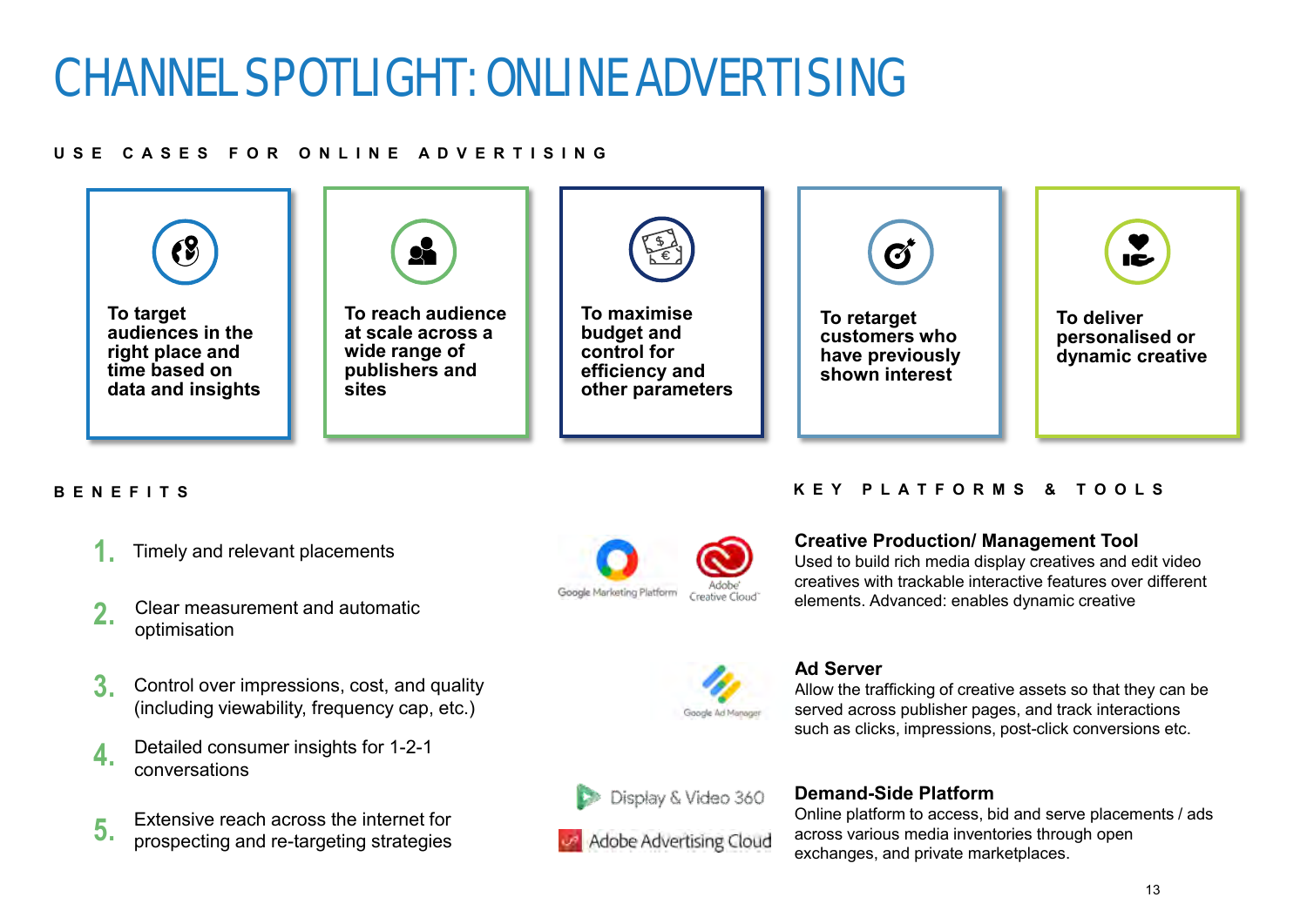### CHANNEL SPOTLIGHT: EMAIL MARKETING

#### **EMAIL MARKETING DEFINED**

"Email marketing is a form of direct marketing that uses email to promote your business's products and services. It can help your reach your prospect or customer base to make them aware of the latest news or offers, educate your audience on the value of your brand, or keep them engaged between purchases." - *MailChimp*



A series of three emails performs better than a single email:  $90\%$ more orders for welcome emails and 75% more for customer reactivation.

Companies that A/B test every email see returns that are  $37\%$ higher than those of brands that never include A/B tests.

To be successful with email marketing, you need a structured approach to acquiring, converting and retaining your customers along their journey:

1

**Customer acquisition email** – usually incentivised to 'Sign up Now"



**Welcome journey** – set of emails to onboard your customer, help them become familiar with the brand and keep them engaged



**Marketing triggered email** - Personalised content, event invitations, new service offering



5

**Customer triggered email** – based on customer record, behaviours or transactions (birthday, renewal, service post event reviews)

- **Loyalty email**  reward or incentive to retain the customer or encourage referrals
- **Retention journey email** to win back lapsed customers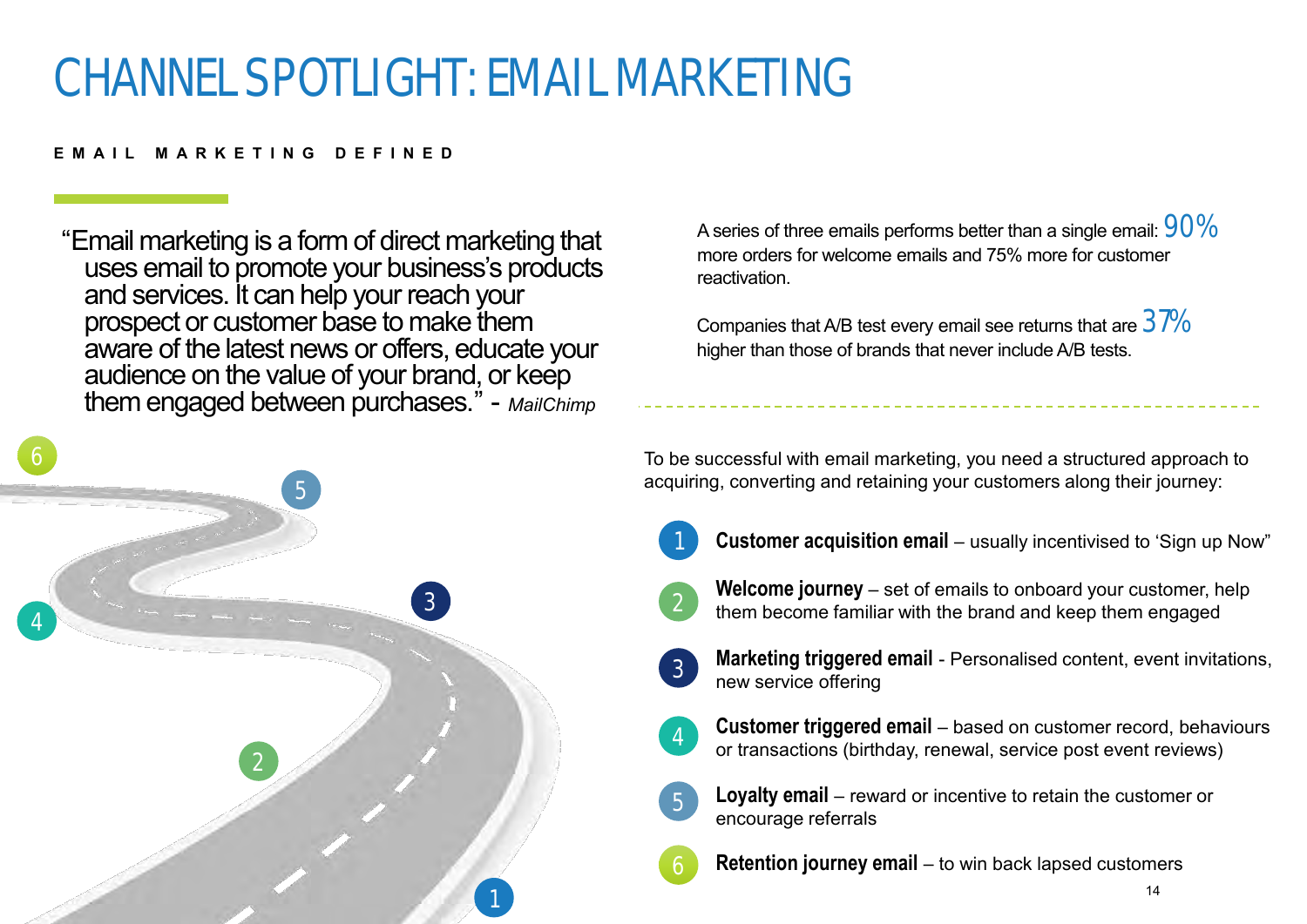### CHANNEL SPOTLIGHT: PAID SOCIAL

### **S O C I A L M E D I A D E F I N E D**

"Social media marketing is the action of creating content to promote your business and products on various social media platforms. It's all about meeting your target audience and customers where they are as they socially interact with each other and your brand." - *HubSpot*

#### **P L A T F O R M S & U S E C A S E S**

| <b>Platform</b>               | <b>Users</b><br>(Worldwide)                | <b>Audience</b>                                    | <b>Best for:</b>                                                                         |
|-------------------------------|--------------------------------------------|----------------------------------------------------|------------------------------------------------------------------------------------------|
|                               | 1.73 <sub>b</sub><br>daily active<br>users | GenX and<br>millennials<br>(B2C)                   | Brand awareness, advertising                                                             |
|                               | 126m<br>daily active<br>users              | Primarily<br>millennials<br>(B2C and B2B)          | Public relations, customer<br>service                                                    |
|                               | 1 <sub>b</sub><br>monthly active<br>users  | Primarily<br>millennials<br>(B2C)                  | Natural-looking media, behind-<br>the-scenes, and user-generated<br>content; advertising |
|                               | 675m<br>monthly active<br>users            | Baby boomers,<br>GenX, and<br>millennials<br>(B2B) | B2B relationships, business<br>development, and employment<br>marketing                  |
| $\blacktriangleright$ YouTube | 2 <sub>b</sub><br>monthly active<br>users  | Millennials,<br>followed by<br>GenZ (B2C)          | Brand awareness; entertainment,<br>and how-to videos                                     |

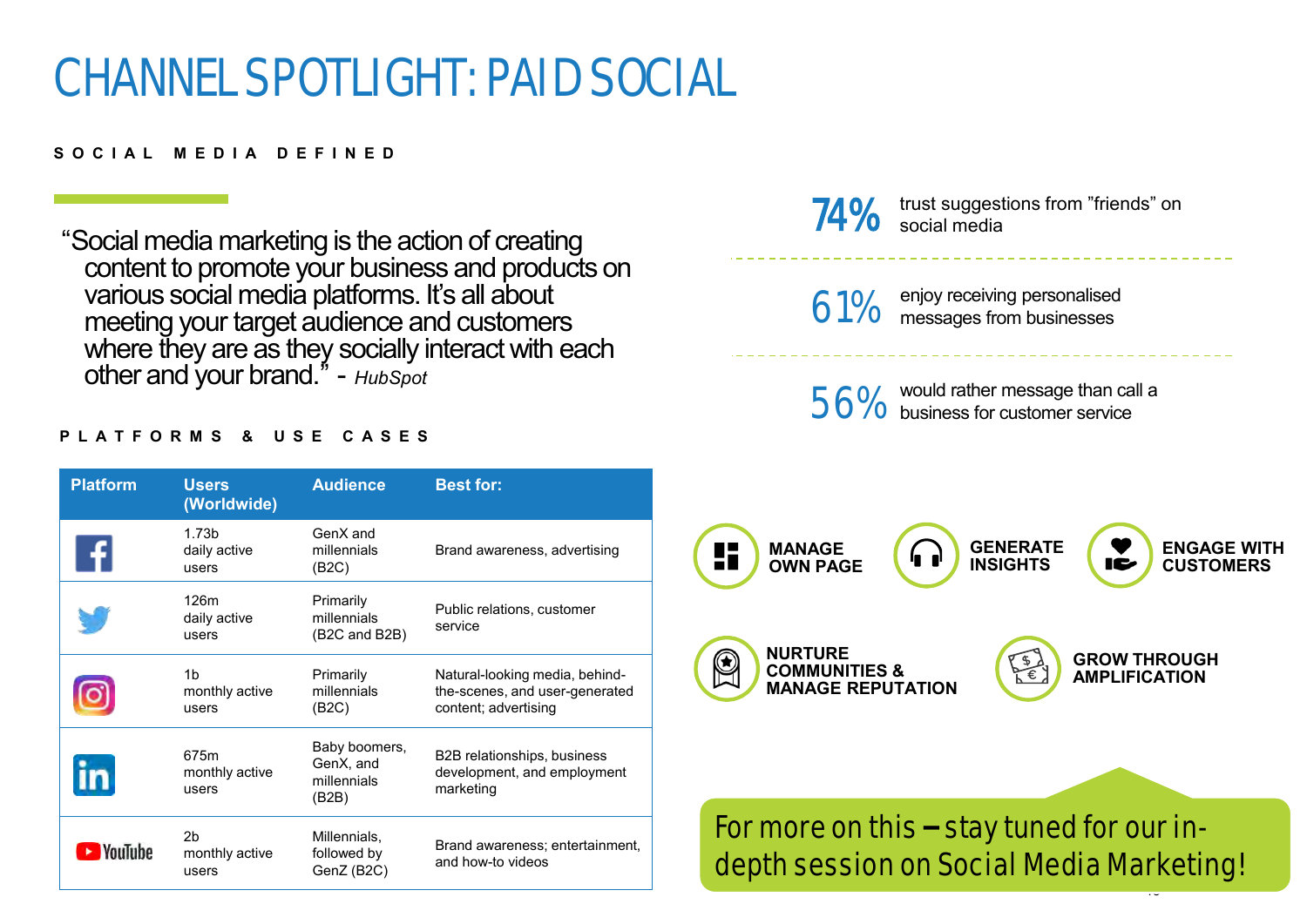### CAMPAIGN MEASUREMENT

### HOW TO TRACK AND MEASURE YOUR MARKETING EFFECTIVENESS AND ROI

- **1. Set your Objectives and KPIs**
- **2. Outline measurement activities**
- **3. Create a plan for optimisation**

#### You can't successfully measure performance without benchmarks and specific metrics to guide you in your planning decisions

How will you track performance across channels and attribute any sales or other conversions to your marketing campaign? Determine how you can use URLs and other tags to track a customer along their purchase journey

What are your parameters for success, and what is your decision making process for continuing or pausing based on performance metrics?

### **H O W T O S E T K P I s**

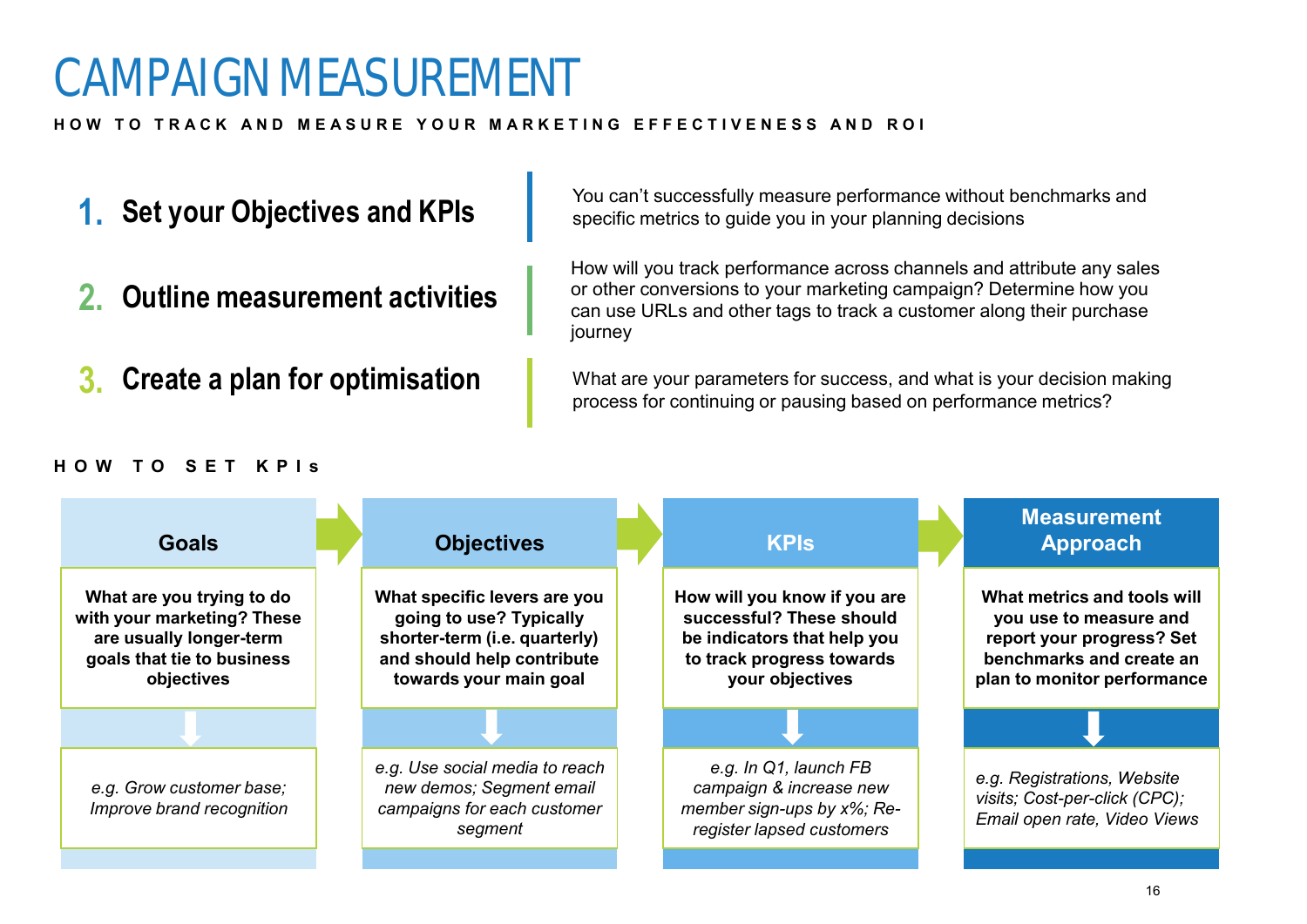### PLAN ON A PAGE

#### **HOW DO WE BRING THIS ALL TOGETHER**



| Task                            | <b>Timing</b> |  |
|---------------------------------|---------------|--|
| Mock up creative                | Date 1        |  |
| Set up tagging                  | Date 2        |  |
| Update website / search<br>copy | Date 3        |  |
| Launch FB campaign              | Date 4        |  |
| Send email marketing            | Date 5        |  |
| <b>Registration deadline</b>    | Date 6        |  |
| Open day                        | Date 7        |  |
| Post event follow up            | Date 8        |  |

#### **Capabilities:**

- People / Teams: *e.g. need 3-4 volunteers to support event and 1-2 to support marketing*
- Process: *e.g. needs sign off / approval from manager*
- Tools: *e.g. use Facebook Ads manager for social posts, Hubspot for email CRM*
- Creative assets: *e.g. Social media creative from My Tennis Toolkit*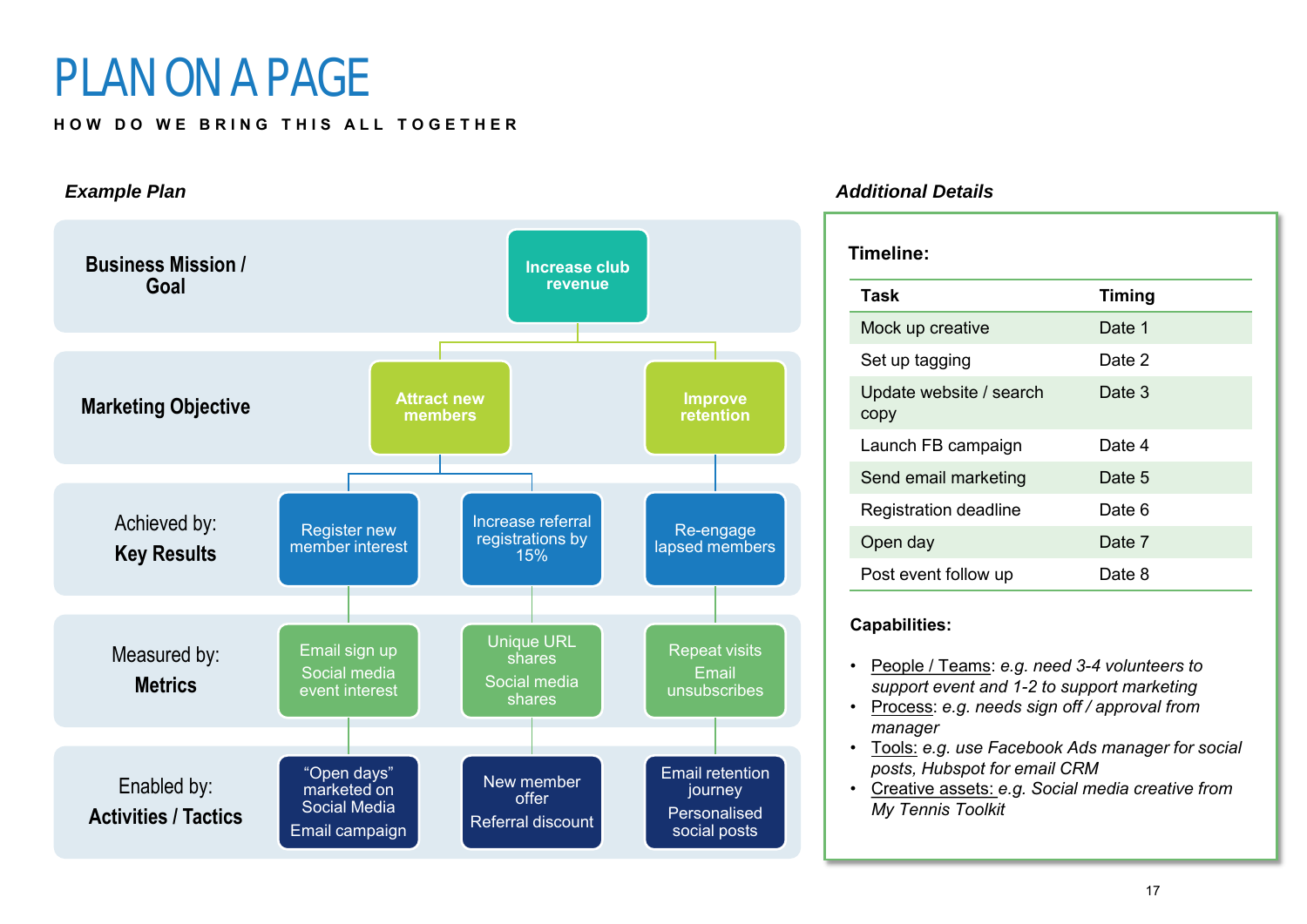### DO'S AND DON'TS

#### **FOR SETTING UP AND RUNNING DIGITAL MARKETING CAMPAIGNS**

DO Gain as much **insight** as possible on your customers before landing on an approach. What can you learn about their demographics, interests, purchasing behaviour? Pay attention to **emerging digital trends** (e.g. chatbots, AI) and consumer behaviours (e.g. social commerce) in case they are relevant to your marketing approach **Test** and **Learn**. Don't be afraid to try a new approach or activity, just be prepared to analyse results and scale up if it is successful! **Your research.** Understand your market and competitors – but remember, even if something worked for someone else, it doesn't necessarily mean it's right for you Remember your objectives & KPIs should be **at the heart** of your marketing decisions



…waste your marketing spend by casting too wide a net. Use targeting to find the most relevant audience and make your media spend go further.

…forget there are a ton of online resources available to help you with your campaign planning – from defining your objectives to understanding your reporting and metrics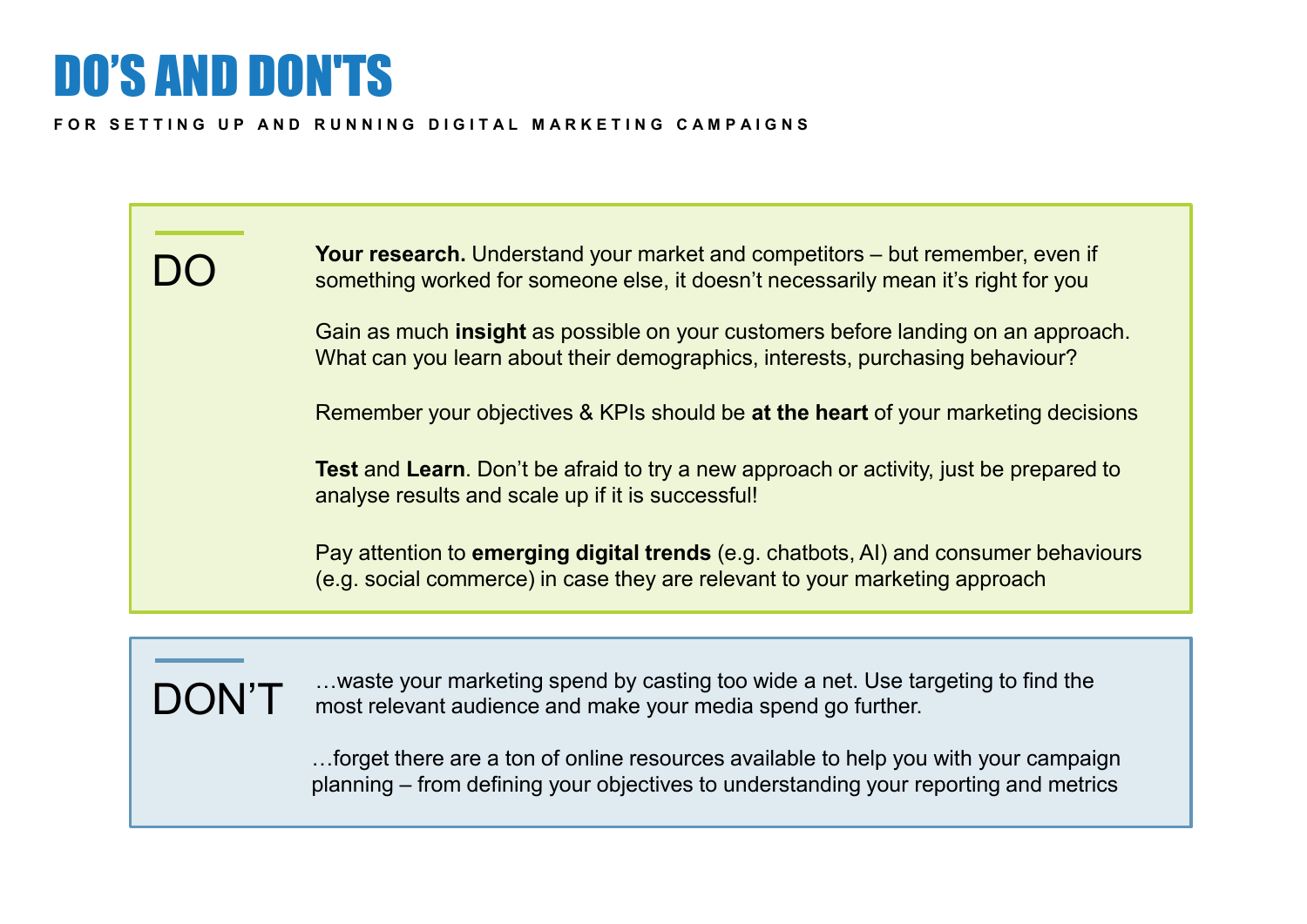### ADDITIONAL RESOURCES

#### **H E L P F U L L I N K S T O G E T Y O U S T A R T E D**



### **LTA Marketing Guides and materials:**

[https://www.lta.org.uk/workforce-venues/tennis-venue-support/membership-growth-and](https://www.lta.org.uk/workforce-venues/tennis-venue-support/membership-growth-and-retention/membership-growth/)[retention/membership-growth/](https://www.lta.org.uk/workforce-venues/tennis-venue-support/membership-growth-and-retention/membership-growth/)

**My Tennis Toolkit** (includes campaign creative assets): <https://www.lta.org.uk/globalassets/venue/my-tennis-toolkit-usage-guide.pdf>

**Paid Search**  Basics for Paid Search**: <https://econsultancy.com/what-paid-search-ppc/>**

**Online Advertising:**  Digital advertising 101:<https://99designs.co.uk/blog/marketing-advertising/digital-advertising/>

### **Email Marketing:**

Using Customer Journeys:<https://www.campaignmonitor.com/resources/guides/customer-journeys/> Crafting the perfect email through the purchase funnel: [https://blog.hubspot.com/marketing/email](https://blog.hubspot.com/marketing/email-marketing-buyers-journey)[marketing-buyers-journey](https://blog.hubspot.com/marketing/email-marketing-buyers-journey)

**Paid Social:** Free training to get you started

Facebook:<https://www.facebook.com/business/learn> Instagram**:** <https://business.instagram.com/advertising>

### **Measurement :**

How to set your Marketing Objectives: <https://blog.hubspot.com/marketing/marketing-objectives>

Tips for tracking your campaign: https://smdigitalpartners.com/how-to-track-marketing-campaigns-thetop-5-must-haves/

Google Analytics Academy: <https://analytics.google.com/analytics/academy/>